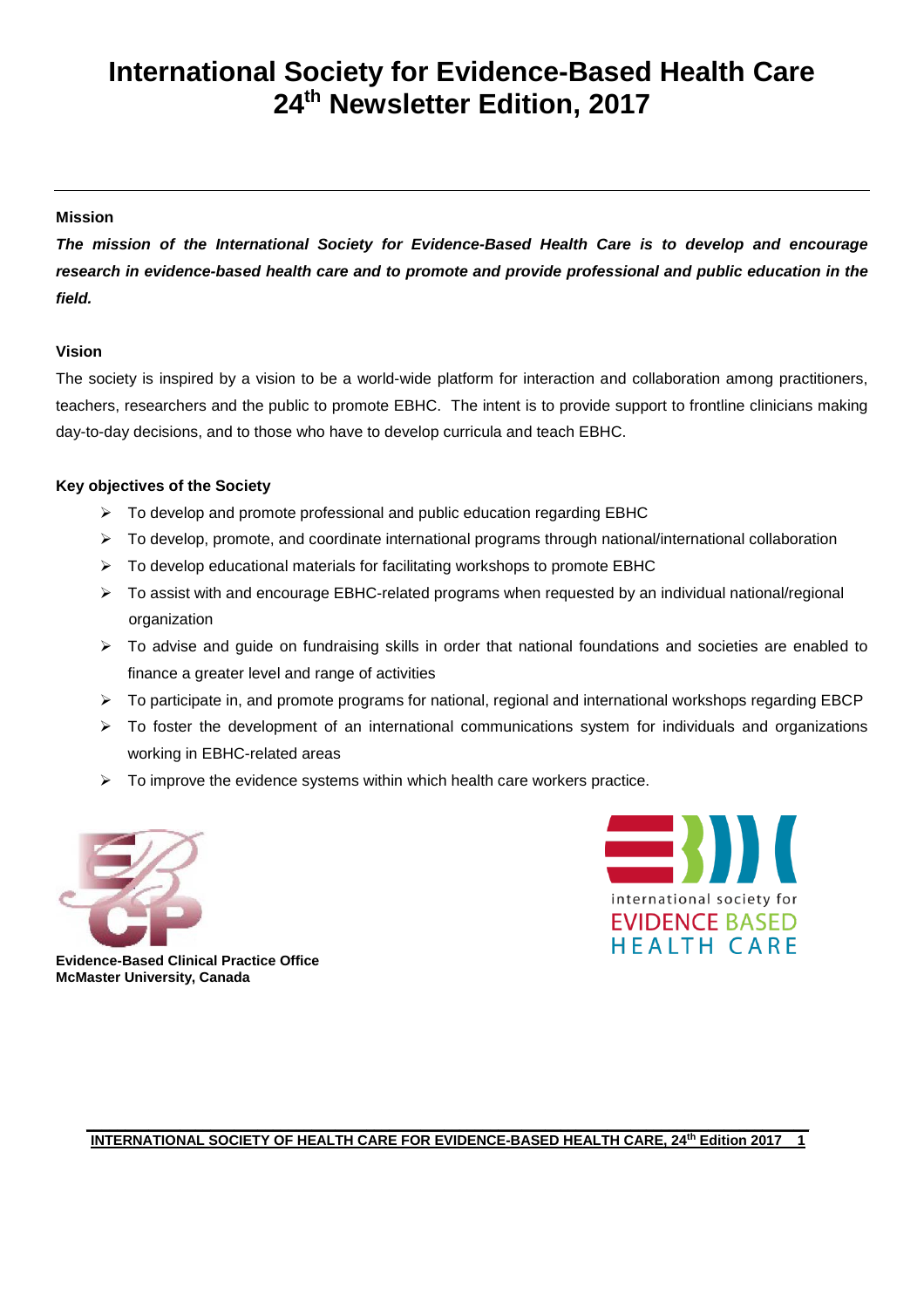# **TABLE OF CONTENTS**

# **RESEARCH and REVIEWS**

| Primary School kids In Uganda And Their Parents Can Be taught How to Spot Unreliable Claims   | 3 |
|-----------------------------------------------------------------------------------------------|---|
| Teaching Evidence Based Medicine to Undergraduate Medical Students: Approaches and Challenges | 4 |
| Patient and Physician Needs Assessment for the Development of Patient Decision Aids: A Mixed  | 5 |
|                                                                                               |   |
| Missing Data In Randomized Trials, And Use Of The E-Value To Address confounding              |   |
|                                                                                               |   |
|                                                                                               |   |

# **RESOURCES and REVIEWS**

| Social Systems Evidence Provides An Important Resource For Policymakers And Researchers 7         |    |
|---------------------------------------------------------------------------------------------------|----|
|                                                                                                   |    |
|                                                                                                   |    |
| Evidence-Based Implementation Of Clinical Decision Support Systems In Electronic Medical Records: | 10 |

# **WORKSHOPS AND CONFERENCES**

.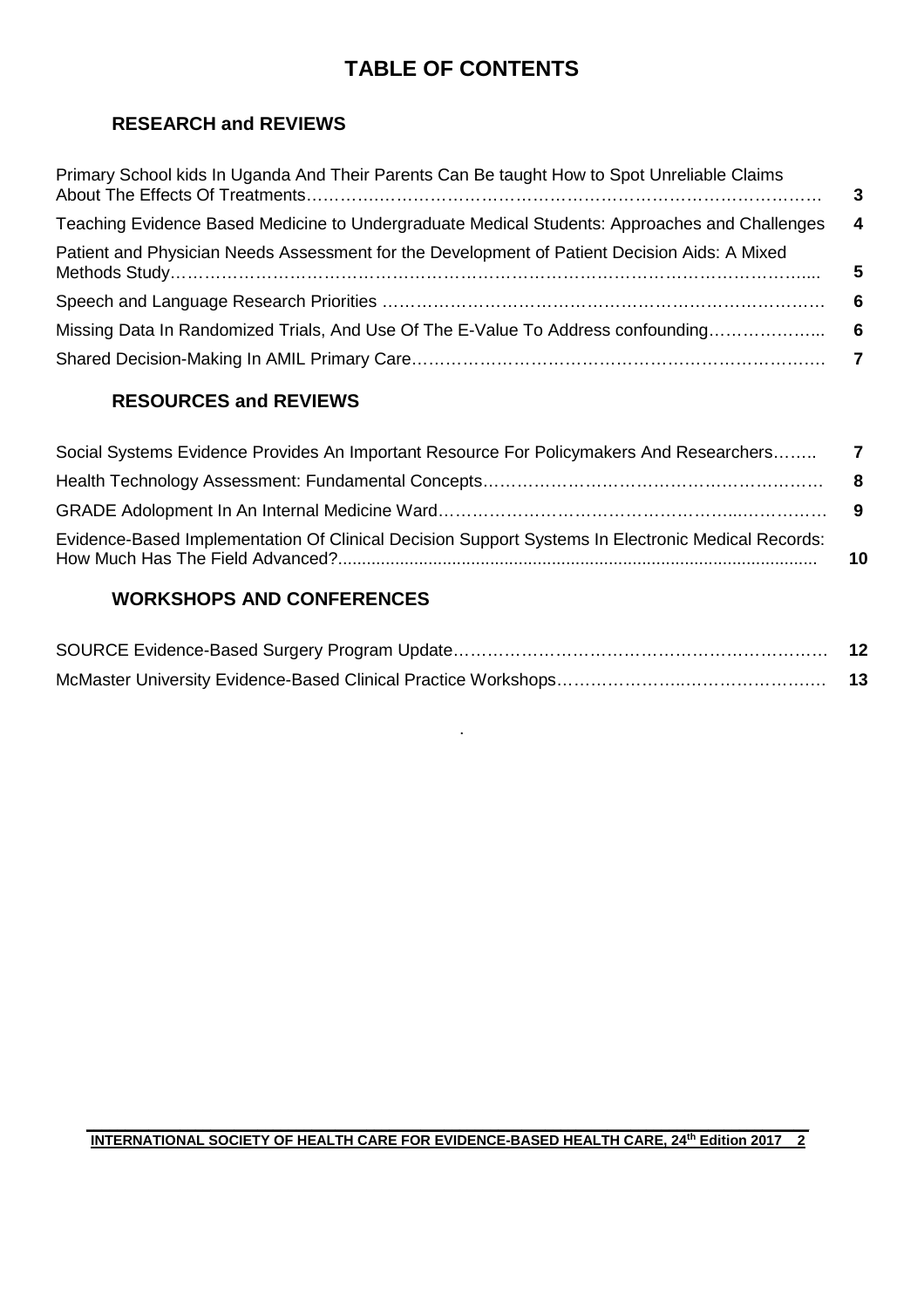# **PRIMARY SCHOOL KIDS IN UGANDA AND THEIR PARENTS CAN BE TAUGHT HOW TO SPOT UNRELIABLE CLAIMS ABOUT THE EFFECTS OF TREATMENTS**

### Andy Oxman

Informed Health Choices Group [\(www.informedhealthchoices.org\)](http://www.informedhealthchoices.org/)

In an era of widely disseminated 'fake news' and 'alternative facts', people need to know how to spot unreliable claims about the effects of treatments so that they can protect themselves and others from harm. However, patients and health professionals, and the public in general,

often lack the basic skills to judge the trustworthiness of treatment claims.

The [Informed Health Choices \(IHC\) Project](http://www.informedhealthchoices.org/) has identified Key Concepts that are relevant in making these judgements. After consulting primary school teachers in Uganda, the IHC working group judged that [24 of these Key](http://www.informedhealthchoices.org/wp-content/uploads/2016/10/Key-Concepts-that-are-relevant-for-primary-school-children.pdf)  [Concepts](http://www.informedhealthchoices.org/wp-content/uploads/2016/10/Key-Concepts-that-are-relevant-for-primary-school-children.pdf) could be taught to primary school kids and their parents. We then designed learning resources to teach 12 of those concepts to 10 to 12-year olds and a podcast to teach nine of them to parents of those children. Randomised trials involving over 10,000 children and over 500 parents showed convincingly that young children and their parents can be taught to apply Key Concepts in judging the trustworthiness of treatment claims.

| Concept                                     | Control | Intervention | Adjusted<br>difference*<br>(95% CI) |                                              | Difference per 100           | Odds ratio<br>(95% CI)          |
|---------------------------------------------|---------|--------------|-------------------------------------|----------------------------------------------|------------------------------|---------------------------------|
| PASSING'                                    |         |              |                                     | $\leftarrow$ Favours : Favours $\rightarrow$ | control: intervention        |                                 |
| Children<br>Primary school resources        | 26.8%   | 69.0%        | 49.8%<br>(43.8% to 54.6%)           |                                              | 49 more children per 100     | 9.3<br>$(6.6 \text{ to } 13.2)$ |
| <b>Parents</b><br>Podcast                   | 37.7%   | 70.5%        | 34.0%<br>(26.2% to 40.7%)           |                                              | 34 more parents per 100      | 3.9<br>(2.8 to 5.6)             |
| <b>Teachers</b><br>Primary school resources | 86.6%   | 97.6%        | 11.3%<br>(4.0% to 13.0%)            |                                              | 11 more teachers per 100     | 7.2<br>(1.5 to 35.3)            |
| <b>MASTERY</b> <sup>1</sup>                 |         |              |                                     |                                              |                              |                                 |
| Children<br>Primary school resources        | 0.9%    | 18.6%        | 18.0%<br>(17.5% to 18.2%)           |                                              | 18 more children per 100     | 35.3<br>(20.6 to 60.7)          |
| <b>Parents</b><br>Podcast                   | 6.2%    | 31.6%        | 26.0%<br>(15.2% to 39.1%)           |                                              | ۰<br>26 more parents per 100 | 7.0<br>(4.0 to 12.1)            |
| <b>Teachers</b><br>Primary school resources | 14.9%   | 71.8%        | 56.7%<br>(37.3% to 70.4%)           |                                              | 57 more teachers per 100     | 14.4<br>$(6.2$ to 33.1)         |

◆ Point estimate 95% confidence interval

\* The odds ratios are adjusted for the stratification variables used in each of the trials and clustering in the primary school trial. The odds ratios have been converted to differences using the control group as the reference for the parents and the intervention schools as the reference for the children and teachers.

 $\dagger$  A passing score for parents was  $\geq$  11 out of 18 correct answers for questions that addressed nine key concepts. A passing score for children and teachers was  $\geq$  13 out of 24 correct answers for questions that addressed 12 key concepts.

‡ A mastery score for parents was > 15 out of 18 correct answers for questions that addressed nine key concepts. A passing score for children and teachers was  $\geq$  20 out of 24 correct answers for questions that addressed 12 key concepts.

The list of IHC Key Concepts provides a framework for promoting critical thinking about treatment claims - and claims about the effects of other types of interventions - for teachers, researchers, and users of evidence-based practice.

### **References**

1. [Nsangi et al. Lancet 2017;390:374-88;](http://www.thelancet.com/journals/lancet/article/PIIS0140-6736(17)31226-6/fulltext?elsca1=tlpr)

2. [Semakula et al. Lancet 2017; 390:389-98.](http://www.thelancet.com/journals/lancet/article/PIIS0140-6736(17)31225-4/fulltext?elsca1=tlpr)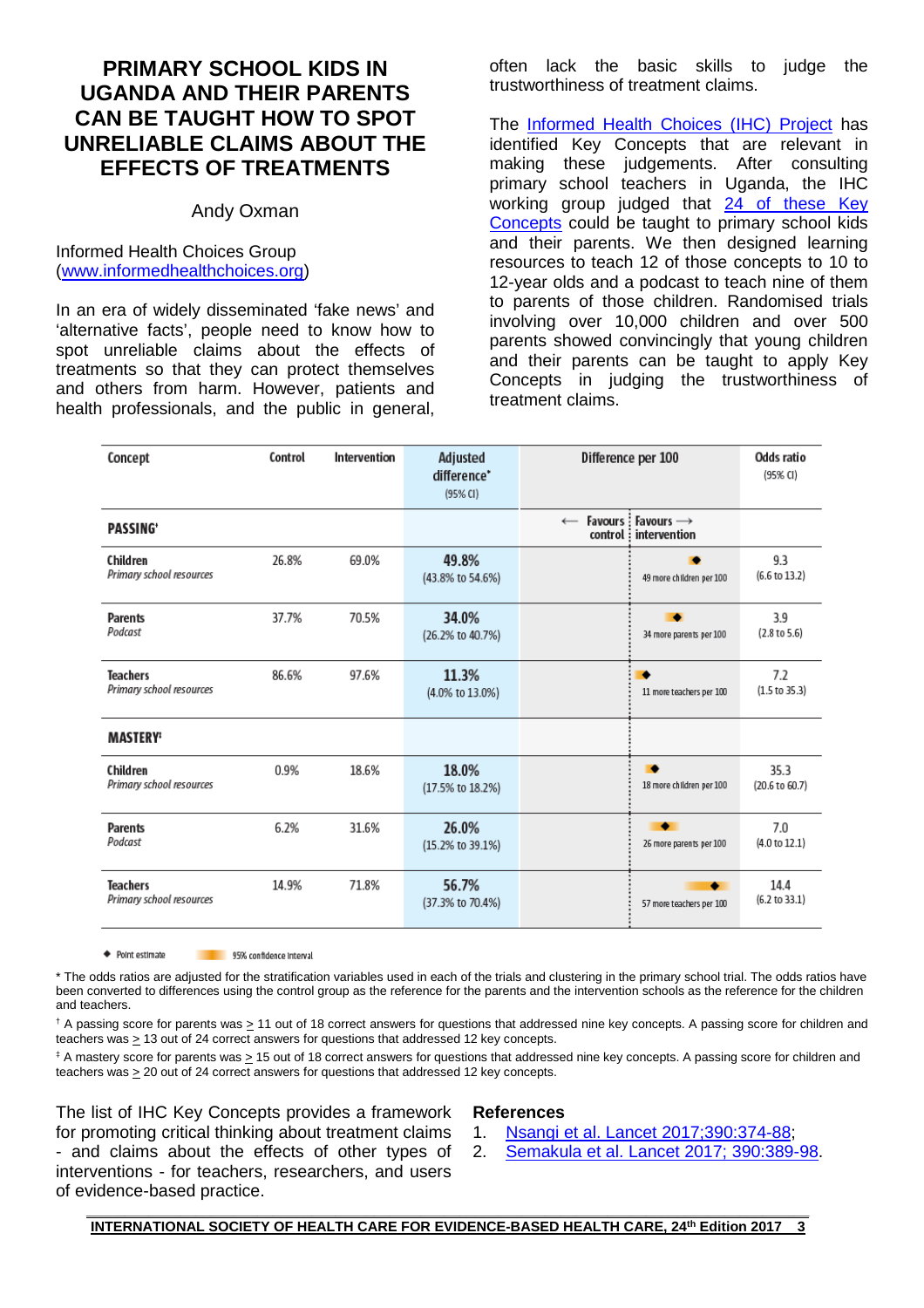# **TEACHING EVIDENCE BASED MEDICINE TO UNDERGRADUATE MEDICAL STUDENTS: APPROACHES AND CHALLENGES**

## Fariba Aghajafari, Kerry McBrien, Eddy Lang

The Applied Evidence Based Medicine (AEBM) course runs longitudinally during the second year of our three-year undergraduate medical education program at the University of Calgary. The course is divided into two phases; the first provides content learning and the second an opportunity to apply learned concepts. While the majority of students<br>endorse the importance of evidence-based importance of evidence-based medicine (EBM), our program, like others, has struggled with how to best to deliver this important content and integrate modules within a full and compressed curriculum. Here we provide a brief overview of our course and report on our experience in trying to overcome challenges.

The first phase of the AEBM course consists of a series of lectures with parallel small group learning (SGL) sessions on the following topics: diagnosis, prognosis, therapy, systematic reviews and guidelines. A final exam consisting of multiplechoice questions follows. The second phase consists of either two 30-hour elective blocks (clinical shadowing and/or independent study) or one 60-hour research elective block. An assigned clinically appraised topic  $(CAT)^1$  must be completed and includes 6 components: a PICO (Population, Intervention, Comparison, Outcome) question, literature search, study appraisal, interpretation of the results, and application to a clinical scenario.

One of the major challenges is finding enough preceptors that have the knowledge and skills needed to facilitate the small groups. To overcome this challenge, we tested a Team Based Learning (TBL)2 format in 2014 and 2015. Advanced preparation involved a lecture and sessions included a readiness assurance component and an application exercise<sup>2</sup> Individual readiness assurance tests and group readiness assurance tests consisted of a set of 5-10 multiple choice questions given twice, once individually, and again in groups of 3-5. A facilitated discussion was then held with the larger group (30-40 students) immediately afterwards. In the application exercise, we asked students to read a paper in advance of the session, and discuss the strengths and weaknesses of the paper, and interpretation and apply the results to a case. Over 5 years (two with TBL and three with SGL), both final exam marks and CAT scores were statistically higher in years with TBL; however,

these differences were not educationally meaningful. In addition, our survey results showed that students disliked TBL, as has been found at other centers<sup>3</sup>. Based on this feedback, we reintroduced the SGL format in 2016.

Another challenge we faced was with the CAT assignment itself, wherein the class demonstrated high variability in their ability to be both comprehensive and concise in their selection and appraisal of a clinical study. In an effort to provide students with a more structured template to follow in completing their CAT assignment, the course incorporated the GATE (Graphic Appraisal Tool for Epidemiological studies) system $4$  using the GATE workbooks in SGL and for CAT assignments. These workbooks provide a detailed template that walks the user through the steps of a CAT: asking a question, acquiring evidence, appraising evidence, and applying evidence. Preliminary feedback from students was that the workbooks were too rigid and prescriptive, and many students became frustrated when a chosen study did not appear to fit into the GATE template. In upcoming iterations of the course, we will endeavor to create a CAT template that provides both clear direction as well as flexibility.

We have provided two examples of how the AEBM course at the University of Calgary has attempted to overcome challenges in teaching EBM to undergraduate medical students. Our course continues to adapt to the needs of students and the curriculum by introducing and assessing new learning tools.

### **References**

- 1. http://www.cebm.net/critical-appraisal/.
- 2. Parmelee D, Michaelsen LK, Cook S, Hudes PD. Team-based learning: A practical guide: AMEE Guide No. 65. Medical teacher. 2012;34(5):e275-e87.
- 3. Willett LR, Rosevear GC, Kim S. A trial of teambased versus small-group learning for secondyear medical students: does the size of the small group make a difference? Teaching and learning in medicine. 2011;23(1):28-30.
- 4. 2017 Critically appraised topics (CATs): the GATE CAT workbooks for quantitative studies. University of Auckland. Accessed on: October 19, 2017. [https://www.fmhs.auckland.ac.nz/en/soph/about](https://www.fmhs.auckland.ac.nz/en/soph/about/our-departments/epidemiology-and-biostatistics/research/epiq/2017-evidence-based-practice-and-cats.html) [/our-departments/epidemiology-and-](https://www.fmhs.auckland.ac.nz/en/soph/about/our-departments/epidemiology-and-biostatistics/research/epiq/2017-evidence-based-practice-and-cats.html)

[biostatistics/research/epiq/2017-evidence](https://www.fmhs.auckland.ac.nz/en/soph/about/our-departments/epidemiology-and-biostatistics/research/epiq/2017-evidence-based-practice-and-cats.html)[based-practice-and-cats.html](https://www.fmhs.auckland.ac.nz/en/soph/about/our-departments/epidemiology-and-biostatistics/research/epiq/2017-evidence-based-practice-and-cats.html)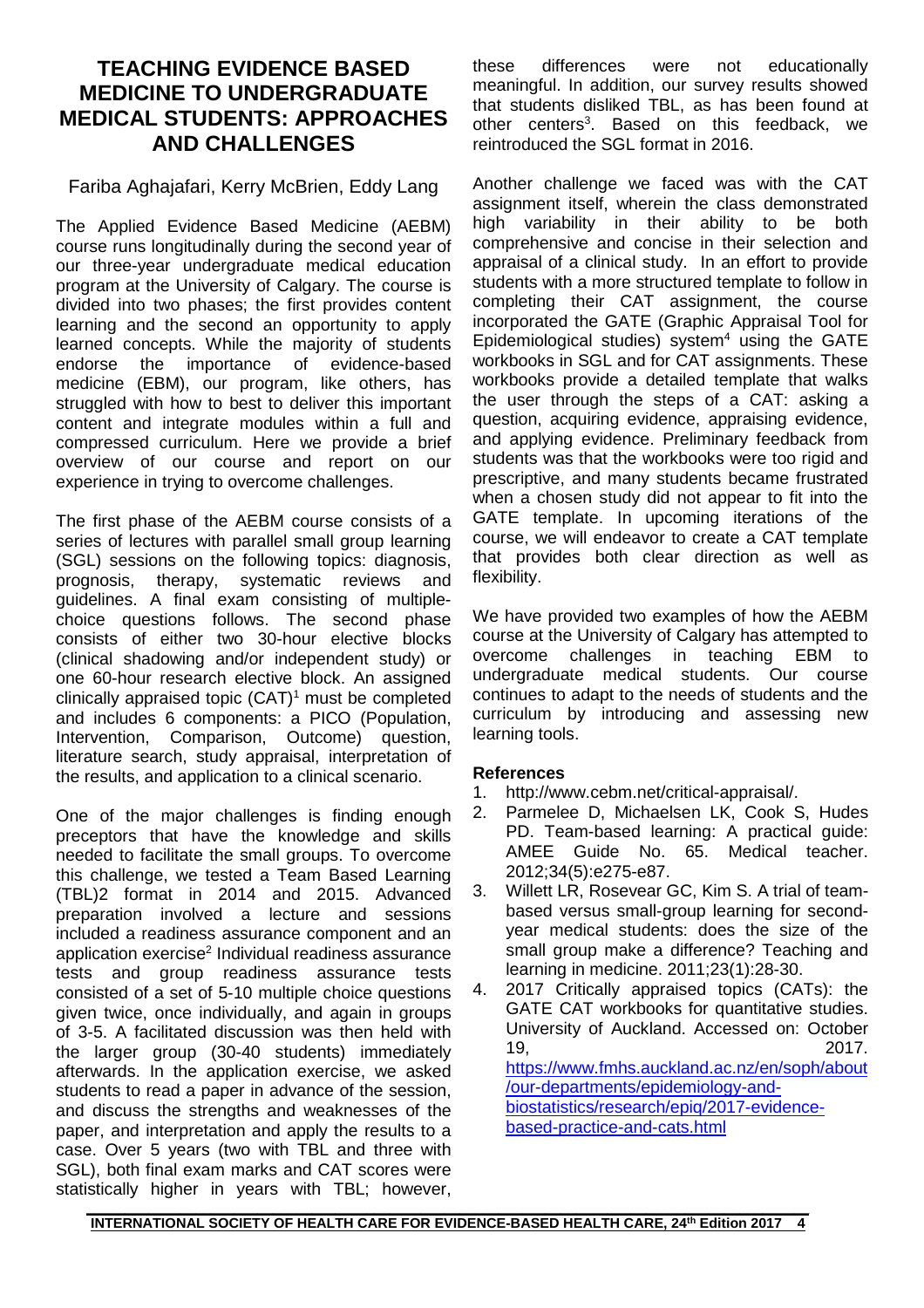# **PATIENT AND PHYSICIAN NEEDS ASSESSMENT FOR THE DEVELOPMENT OF PATIENT DECISION AIDS: A MIXED METHODS STUDY**

Juan Ignacio Ruiz, Federico Espinosa, Andrea Lavena Marzio, María de la Paz Menendez, Laura Julieta Sorrentino, Gloria Chobadindegui, Hugo Norberto Catalano

### **Introduction**

Shared decision-making (SDM) is defined as the process of joint participation by a physician and a patient in healthcare decision-making, after having discussed treatment options and considering patient values and preferences and resources. Patient Decision Aids (PtDA) are tools designed to help patients make decisions in situations of uncertainty by providing information – often using graphics – regarding the benefits and harms of therapeutic options. There are different types of PtDAs such as videos, cards with written information, or electronic interactive presentations. The use of PtDAs has been shown to have a beneficial impact on patients. This was demonstrated in a systematic review published by the Cochrane Collaboration in 2014, where the effects of PtDAs on people who faced decisions about treatment were evaluated. The results showed a significant increase in knowledge and a greater proportion of people with adequate risk perceptions (RR 1.82, 95% CI 1.52-2.16) as well as less conflict at the time of making a decision related to feeling uninformed and uncertain about their own values. Exposure to PtDAs reduced more than 30% (RR 0.66: IC95% 0.53 - 0.81) the proportion of people who were passive in decision making $^{\rm 1}.$ 

The objective of this study was to identify through the strategy of needs assessment the perception and motivation of patients with regard to SDM and preferences when considering different PtDAs. Moreover, we sought to identify at least four health situations in which the use of PtDAs was considered particularly important.

### **Methods**

Our needs assessment strategy was based on the Ottawa Decision Support Framework. We administered a structured questionnaire to explore patients' perceptions regarding health situations in which they had to make a decision and their views regarding different formats of PtDAs. We also assessed the perceptions of practitioners with regard to SDM and PtDAs using focus group and indepth interviews.

### **Results**

Data from 62 patients were analyzed. Most (90.2%) patients considered benefits and harms when deciding between competing health interventions; only 18% considered the costs. Most (83.7%) reported that physicians were involved in making their healthcare decisions, and 59% that their relatives were involved. About half (54%) felt they had sufficient information about the advantages and disadvantages of options they were provided with, and 42% of participants felt informed about how often the benefits and harms could occur.

Most patients (80%) reported that they would prefer to receive advice from a health professional, 42% through informational materials and 16% by group discussion with people in the same situation. With respect to the format of information materials, 56% endorsed videos, 44% pamphlets, and 42% information through the Internet. With regard to practitioners' perceptions, the main themes were: 1) advantages of having a support system for SDM, 2) most important health situations where it would be useful to have PtDAs, and 3) Barriers and Facilitators to implementing SDM in the clinic. Specific to the last item, lack of time was identified as an important obstacle to adequately discussing treatment options with patients.

### **Conclusion**

Patients in our study do not place a high priority on costs when making healthcare decisions, and are often influenced by their physician and their relatives. Many patients did not feel adequately informed about the benefits and harms of competing interventions, and PtDAs may play an important role in addressing this deficit. Making PtDAs available in multiple formats may increase their utility for patients.

### **References**

1. Stacey D,Légaré F, Lewis K, Barry MJ, Bennett CL, Eden KB, Holmes-Rovner M, Llewellyn-Thomas H, Lyddiatt A, Thomson R, Trevena L. Decision aids for people facing health treatment or screening decisions. Cochrane Database of Systematic Reviews 2017. Issue 4. Art.No.:CD001431.

DOI: 10.1002/14651858.CD001431.pub5.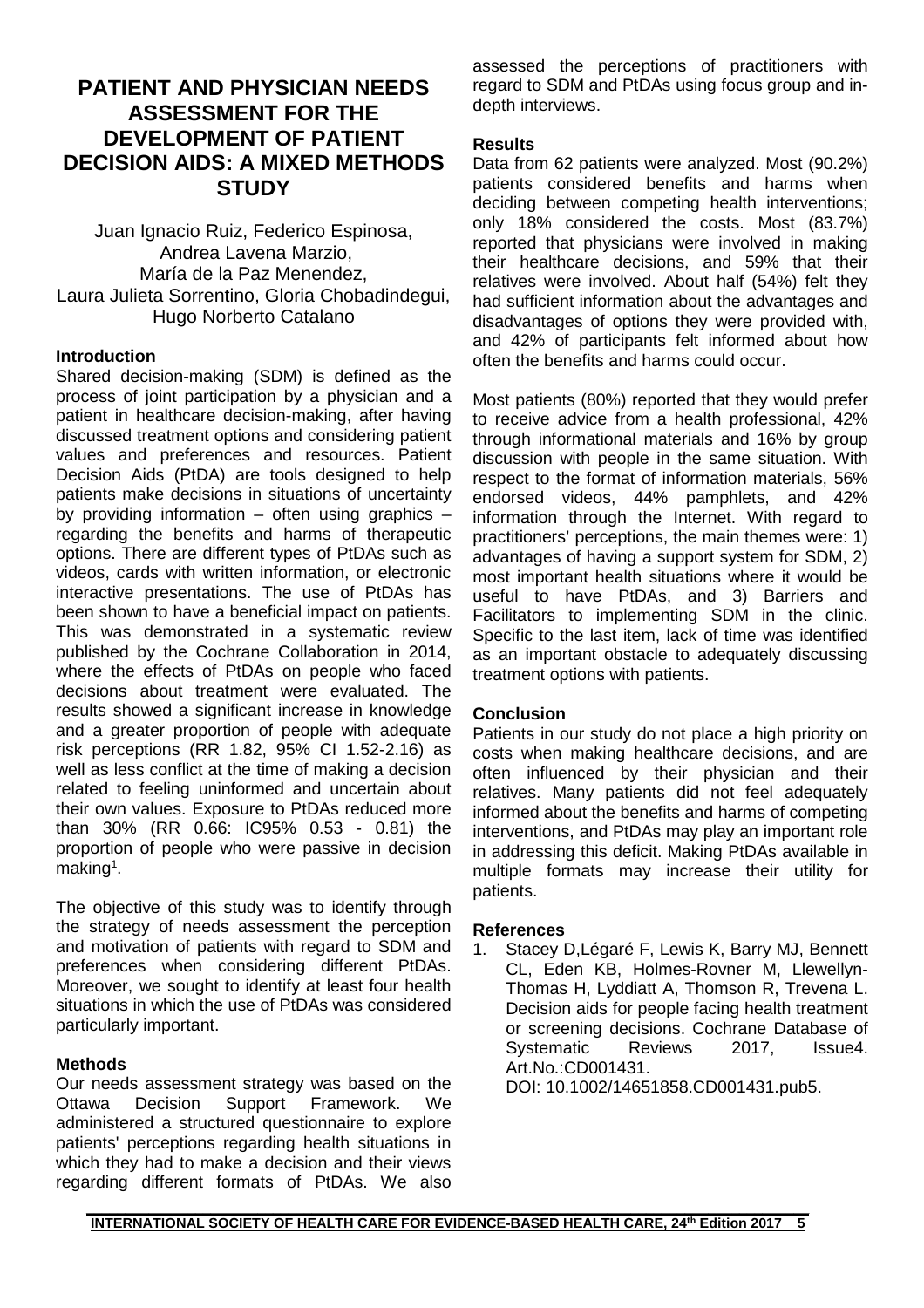# **SPEECH AND LANGUAGE RESEARCH PRIORITIES**

### Lauren Longhurst

In the UK, the Royal College of Speech and Language Therapists (RCSLT) and National Institute of Health Research (NIHR) have been collaborating to establish research priorities. A survey of speech and language therapists identified five clinical areas as candidates:

- 1. dysphagia (swallowing disorders)<br>2. learning disabilities
- 2. learning disabilities<br>3. developmental lang
- 3. developmental language disorders<br>4. aphasia (acquired language disorde
- 4. aphasia (acquired language disorder)
- 5. autism

Deciding to tackle dysphagia first, we identified current research in the area, concentrating our efforts on systematic reviews and clinical practice guidelines. We identified areas of uncertainty and used these as topics to guide discussion in a<br>workshop where research questions were workshop where research questions were generated. This workshop had a multi-disciplinary focus with a number of stakeholders attending, including people with dysphagia, carers, service user organisations and charities, speech and language therapists, other professionals and researchers. Workshop participants proposed 77 questions they felt were particularly important to the profession.

These questions were reworded for clarity and then entered into a survey for prioritisation, which was circulated to a wide range of stakeholders. Analysis is underway to identify a 'top 10' list that we can then promote to key partners and funding bodies with the view of research that matters being carried out to help inform speech and language therapy practice and policy.

We are now working on the process for identifying research questions and priorities regarding the areas of learning disabilities and developmental language disorders. We are keen to hear about and learn from other processes to prioritize research that may be occurring across other health care professions. [\(lauren.longhurst@rcslt.org\)](mailto:lauren.longhurst@rcslt.org).

Lauren Longhurst Research and Development Officer Royal College of Speech and Language Therapists (RCSLT)

# **MISSING DATA IN RANDOMIZED TRIALS, AND USE OF THE E-VALUE TO ADDRESS CONFOUNDING**

Samuel A. Berkman

### **Missing data in RCTs**

Sensitivity analysis can be used to explore the impact of missing data, which can undermine the validity of a clinical trial. This may be the case even if the trial is well designed, well powered, randomized, blinds all participants, and data is analysed using an intention-to-treat approach. Sensitivity analysis attempts to replace missing observations by making assumptions.

Assumptions can be extreme, such as a worst case scenario in which all patients with missing data are assumed to have had a negative result, or a best case scenario assuming that everyone who was lost to follow-up did well. Neither of these approaches, however, is realistic. Multiple imputation is an approach that attempts to replace missing data with outcomes from patients who remained in the trial, by identifying those whose baseline characteristics are similar to patients who were lost. The strength of this approach depends on how strongly baseline characteristics are correlated with outcomes.

Another example of dealing with missing data is illustrated by the recent APEX trial, which examined the use of Betrixaban, a factor Xa inhibitor, in the prevention of deep venous thrombosis in high risk hospitalized medical patients.<sup>1</sup> One group of high risk hospitalized patients in the ICU received factor Xa inhibitor Betrixaban orally for 35-40 days extending well into the post discharge period where most hospital related clots occur. The comparator group received low molecular weight heparin for 10 days.

The FDA became concerned that 15% of the patients in the trial were excluded after patients in the trial were randomization, and that the process for these exclusions may have resulted in patients in the experimental arm (Betrixaban) being at lower risk for bleeding than the control arm. As a result, the FDA required the study chairmen to re-analyse the trial results with post-randomization exclusions added back in.

### **Exploring the effect of counfounding in observational trials**

In observational trials one would like to determine whether the difference in outcome is due to the intervention or whether unbalanced covariates (both measureable and non-measurable) are biasing the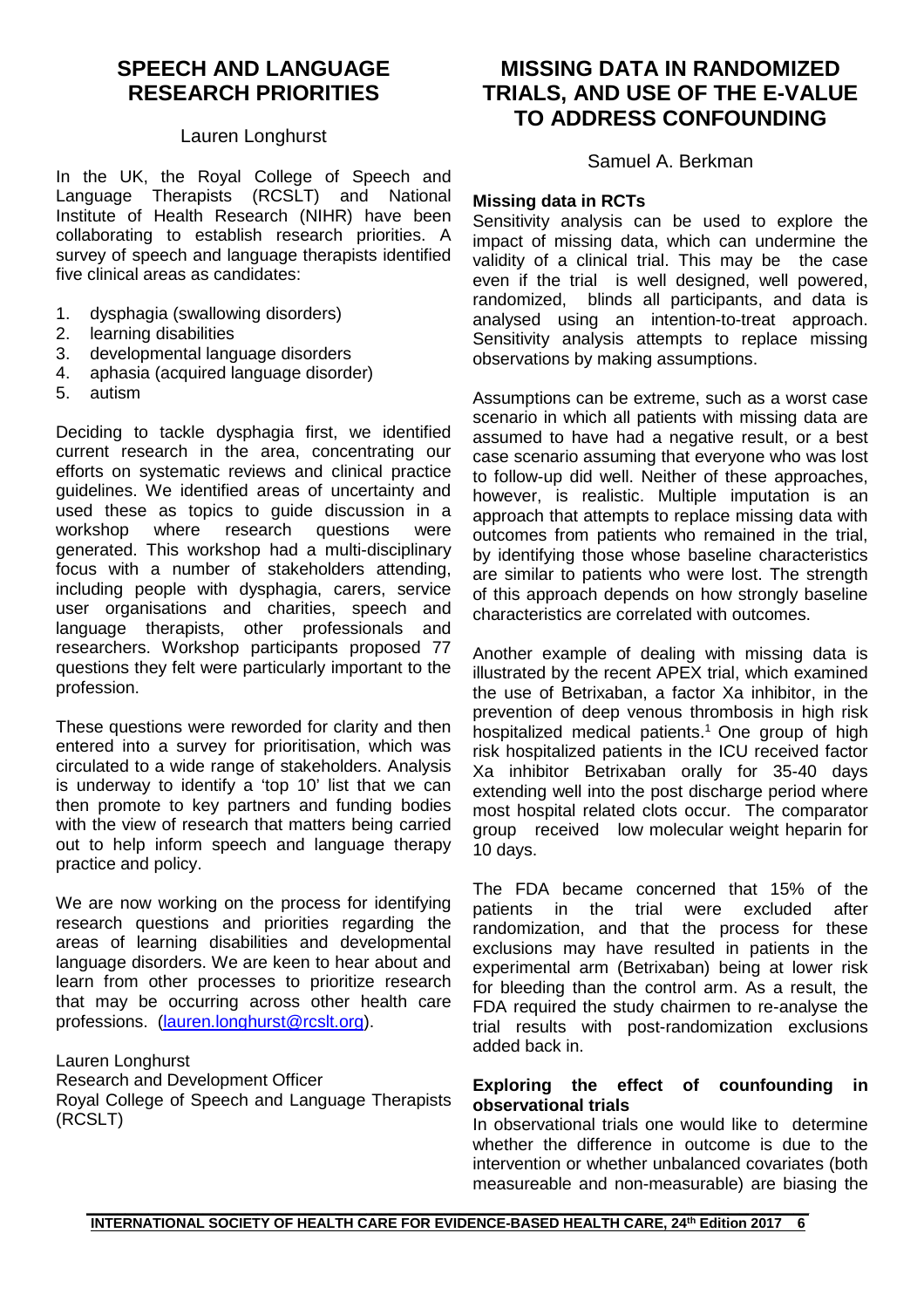results. An article in this past August's Annals of Internal Medicine derived a formula to determine whether results from an observational trial could be explained by the intervention or by confounding by non-measurable covariates.2 The derived formula described a new measure called the E-value, which is calculated by the formula:

E =RR +sqrt[RR x (RR-1)] where RR is the risk ratio between the treatment group and the comparitor group. If the original RR is less than 1, rather than greater than 1, then one takes the inverse of the risk ratio, 1/RR, before applying the formula.

The higher the E-value the less likely it is that results are affected by confounding, and the more likely they are due to the intervention. An E-value of 1 means it would be very easy to explain the results by confounding. The E-value is the association on the RR scale that the unmeasured covariates would need to have with both the intervention and the outcome to expain away an effect, so an E-value of 3 would mean that an unmeasured factor associated with both the intervention and the outcome by RRs of 3-fold each could suffice, but weaker confounding could not. If the E-value withstands further testing, being able to calculate how much non-measurable covariates impact study results will be an important measure to report in order to optimize proper interpretation of observational studies.

### **References**

- 1. Cohen AT, Harrington R, Goldhaber SZ, Extended Thromboprophylaxis with Betrixaban in acutely ill medical patients NEJM, August 11, 2016, pp 534-543
- 2. VanderWeele, TJ,Peng, Ding, Sensitivity Analysis in Observational Research: Introducing the E-Value, Annals of Internal Medicine, 2017; 167:268-274.

# **SHARED DECISION-MAKING IN AMIL PRIMARY CARE**

## Maria Elisa Cabanelas Pazos, Gustavo Gusso

Amil is Brazil's largest health care company, which provides medical and dental benefits, hospital and clinical services, and advanced care management, with approximately 4.6 million beneficiaries. In 2015, Amil started a Project for Primary Care with the launch of "Clubes Vida de Saúde", bringing family medicine concepts, multidisciplinary and coordinated care. Shared decision-making was introduced in order to incorporate patient's value and preferences for decisions in which competing alternatives were available, which is essential for patient-centered care.

The initial roll-out showed limited uptake by physicians, and so on March 2017, Amil began offering financial incentive to increase compliance. For the criterion "adequate completion of medical records" each item (clinical reasoning and record of shared decision-making) corresponds to 2.5% of additional remuneration over the fixed value, for a total of 5%.

In order to qualify for remuneration, physician's clinical records must be explicit. Recorded statements such as "offered two analgesic options" are necessary to make explicit that patients were engaged in shared care decision-making.

Our preliminary results, after 2 months of this initiative, corroborate with the literature,<sup>1</sup> which shows that less than 9% of professionals record shared decision making, demonstrating there remains significant room for improvement.

| July/17           | <b>Records evaluation items</b>                            | final variable<br>remuneration<br>after new policy          |                                               |
|-------------------|------------------------------------------------------------|-------------------------------------------------------------|-----------------------------------------------|
|                   | Clinical<br>Reasoning<br>obtained /<br>maximum<br>possible | <b>Shared Decision</b><br>obtained /<br>maximum<br>possible | Total obtained /<br>Total maximum<br>possible |
| São<br>Paulo      | 2,28/2,5                                                   | 0,28/2,5                                                    | 18,66/25,0                                    |
| Rio de<br>Janeiro | 2,09/2,5                                                   | 0,12/2,5                                                    | 17,21/25,0                                    |

### **References**

1. Braddock CH 3rd, Edwards KA, Hasenberg NM, Laidley TL, Levinson W. Informed decision making in outpatient practice: time to get back to basics. JAMA. 1999; 282(24): 2313-20.

# **SOCIAL SYSTEMS EVIDENCE PROVIDES AN IMPORTANT RESOURCE FOR POLICYMAKERS AND RESEARCHERS**

### Stephen Lott

With a growing international focus on evidenceinformed policymaking, and in response to the UN's Sustainable Development Goals, Forum+ has launched [Social Systems Evidence](http://www.socialsystemsevidence.org/) to better support

**\_\_\_\_\_\_\_\_\_\_\_\_\_\_\_\_\_\_\_\_\_\_\_\_\_\_\_\_\_\_\_\_\_\_\_\_\_\_\_\_\_\_\_\_\_\_\_\_\_\_\_\_\_\_\_\_\_\_\_\_\_\_\_\_\_\_\_\_\_\_\_\_\_\_\_\_\_\_\_\_\_\_\_\_\_\_\_\_\_\_\_\_\_ INTERNATIONAL SOCIETY OF HEALTH CARE FOR EVIDENCE-BASED HEALTH CARE, 24th Edition 2017 7**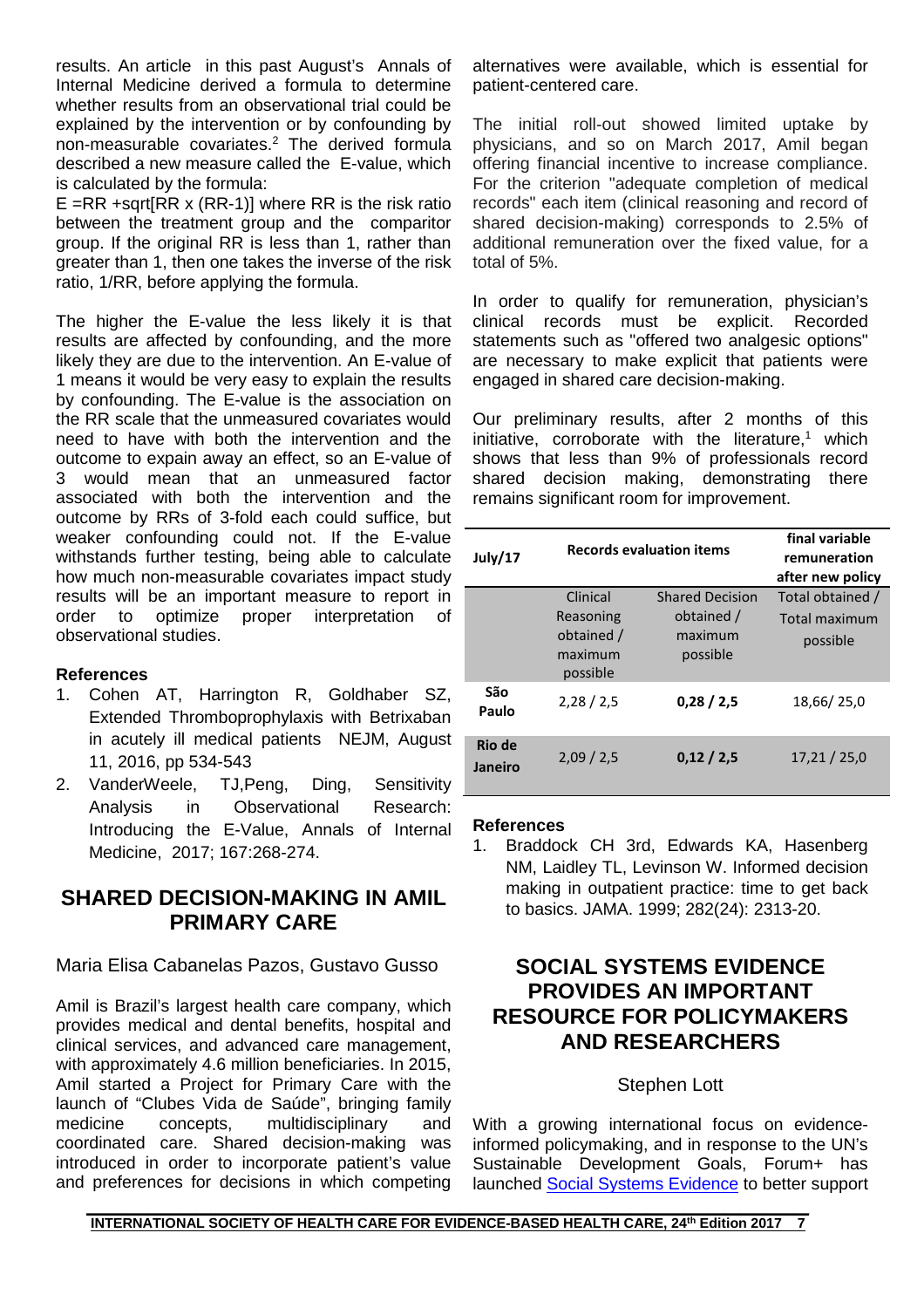policymakers, researchers and other stakeholders who want to access the best available research evidence in a timely manner.

"For all those looking for evidence to support policy decisions, we're trying to help you do this better or more efficiently," said John N. Lavis, Director of Forum+, which is an initiative of the McMaster Health Forum that extends its reach beyond the health sector.

Social Systems Evidence will soon be the world's<br>most comprehensive, continuously updated most comprehensive, continuously updated repository of research evidence about the programs, services and products available in 16 government sectors and program areas (i.e., community and social services, culture and gender, economic development and growth, education, and transportation), as well as the governance, financial and delivery arrangements within which these programs and services are provided, and the implementation strategies that can help to ensure that these programs and services get to those who need them. Social Systems Evidence will initially be available in English and French, but over time it will also be translated into Chinese, Portuguese, and Spanish.

The addition to the **McMaster Optimal Aging Portal** of Social Systems Evidence content regarding the social aspects of aging (such as civic engagement, consumer protection, and transportation) will complement the high-quality information already provided about health aspects of aging. The broader range of content will better support citizens in making informed decisions as they age.

"We are thankful to Michel Grignon, a key collaborator in the Faculty of Social Sciences, and to our funders [the Labarge Optimal Aging Initiative, the Faculty of Health Sciences, the McMaster Institute for Research on Aging, and the Provost's Strategic Alignment Fund] who have made this possible," said Lavis.

Visit [Social Systems Evidence](http://www.socialsystemsevidence.org/)

# **HEALTH TECHNOLOGY ASSESSMENT: FUNDAMENTAL CONCEPTS**

### Nigar Sekercioglu

Health technology assessment (HTA) explores clinical effectiveness, cost-effectiveness and ethical and social issues related to new health care techniques and guides policy formulation. Assessment of clinical effectiveness is the first step

in a HTA process and is difficult when evidence is unavailable or scarce  $1, 2$ . Formal assessment procedures are performed using clinical and economic data from quantitative and qualitative studies using primary or secondary data sources $^3\!\!$ .

Economic evaluation starts with defining the policy objective, policy alternative and view point. Identification, measurement and valuation of cost and health outcomes are considered as three main stages of an economic evaluation<sup>1-4</sup>. The process can be categorized according to valuation of consequences as, cost-minimization analysis (CMA), cost-utility analysis (CUA), cost benefit analysis (CBA) or cost-effectiveness analysis  $(CEA)^4$ .

CMA is used to assess the cost when equally effective interventions are being compared<sup>4</sup>. CUA employs incremental cost utility ratios to measure one or more health outcomes<sup>2</sup>. CBA considers monetary terms as the outcome and employs a benefit-cost ratio or net benefit approaches<sup>5</sup>. The basis of CBA is the comparison of an opportunity cost or shadow price between two options and ignores residual resources forgone as a result of the choice being made<sup>5</sup>. In reality, many projects are not indivisible and resource constraints are shared.

Valuation of one health outcome is measured as the incremental cost-effectiveness ratio (ICER) in CEA4,6. The major limitation of the ICER is uncertainty of the threshold cost effectiveness ratio (critical ratio) referring to an opportunity cost which may or may not be determined or measured. The use of net health benefit, cost effectiveness acceptability curves, decision making planes and sensitivity analyses are employed to help address limitations of the ICER<sup>7,8</sup>.

As many medical technologies have considerable economic burden to patients and health care systems, a formal, systematic and transparent assessment process is required to weigh pros and cons of the new alternatives over existing technologies. The main goal of an economic policy analysis is to establish and maintain effective resource allocation and equitable distribution of goods in the society. The HTA is essential for a well-functioning market through informing costeffectiveness.

### **References**

1. Simoens S, E. Picavet, M Dooms, D Cassiman and T Morel. 2013. "Cost-effectiveness assessment of orphan drugs: A scientific and political conundrum." Applied Health Economics and Health Policy. Vol 11(1): 1-3.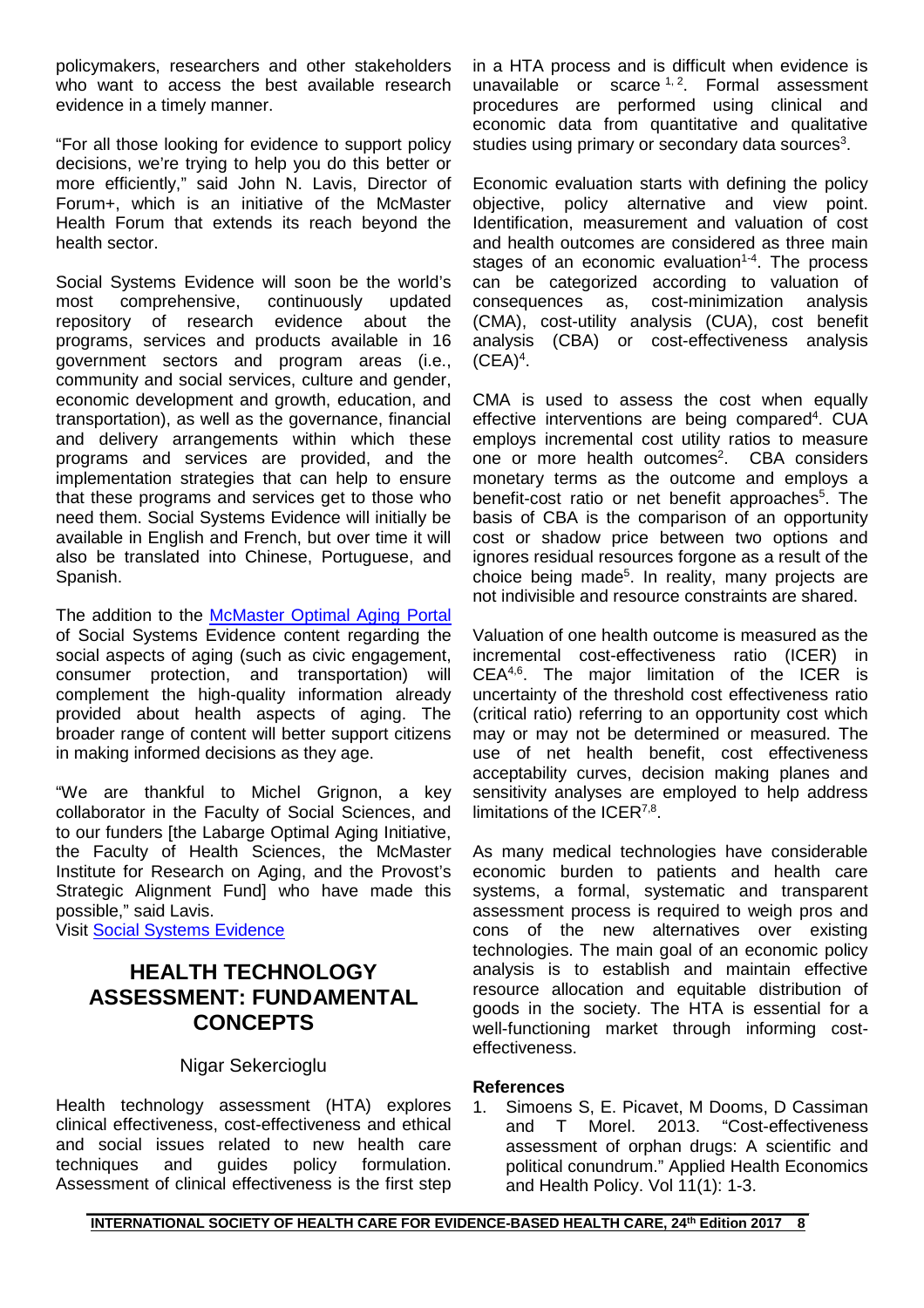- 2. Hurley EJ. 2010. "Methods of Economic Evaluation". In, Health Economics, eds. Hurley JE. Canada: McGraw-Hill Ryerson. 98-110.
- 3. Drummond M. 2013. "Twenty years of using economic evaluations for drug reimbursement decisions: what has been achieved?". Journal of Health Politics, Policy and Law. Vol 38(6): 1081-102.
- 4. Tarride JE, G Blackhouse, M Bischof, E McCarron, M Lim, I Ferrusi, F Xie and R Gooree. 2009. "Approaches for economic evaluations of health care technologies." Journal of American College of Radiology. Vol. 6(5):307-16.
- 5. Birch S and Donaldson C. 1988. "Applications of cost-benefit analysis to health care: Departures from welfare economic theory". Journal of Health Economics. Vol. 6(3): 211- 225.
- 6. Carlos R. 2004. "Introduction to costeffectiveness analysis in radiology: principles and practical application." Academic Radiology. Vol 11(2): 141-8.
- 7. Sendi P et al. 2002. "Opportunity cost and uncertainty in the economic evaluation of health care interventions." Health Economics. Vol. 11(1): 23-31.
- 8. Birch S and Gafni A. 2006. "Information created to evade reality (ICER): things we should not look to for answers." Pharmacoeconomics. Vol. 24(11):1121-31.

# **GRADE ADOLOPMENT IN AN INTERNAL MEDICINE WARD**

Ariel Izcovich, Martín Alberto Ragusa, Andrea Lavena Marcio, Maria de la Paz Menendez, Federico Espinoza,

Gloria Chobadindegui, Hugo Norberto Catalano

Research consistently shows that there is an important gap between evidence and practice. One approach for bringing evidence to bedside decisions is the use of trustworthy and transparent clinical practice guidelines. Although the last decade has seen significant advances in quideline methodology (http://www.gradeworkinggroup.org/), important limitations still remain: (1) only a small number of guidelines have been tailored to clinicians' needs<sup>1</sup>; (2) finding relevant guidelines can be laborious and time consuming; and (3) few guidelines are kept up to  $date^2$ . . Furthermore, existing trustworthy guidelines are seldom used, either because clinicians are unaware of them or because they believe recommendations are not generalizable to their practice3,4. Developing local guidelines could

address the latter issue by providing contextspecific recommendations and involving local clinicians in the recommendation construction process. Below, we describe our approach to developing local clinical practice guidelines.

First, we surveyed all clinicians working in the internal medicine ward of the German hospital in Buenos Aires for relevant questions regarding frequent clinical situations in which they perceived controversy regarding the best course of action. Two methodologists trained in evidence-based decision-making (AI and MR) attempted to inform every unique question that was posed (one every two weeks) following the GRADE-ADOLOPMENT strategy<sup>5</sup>. They first searched for published trustworthy recommendations, developed with the GRADE approach to adopt or adapt. In cases where trustworthy guidelines were unavailable, they performed a rapid systematic review to develop *denovo* recommendations. Using the acquired information they constructed Summary of Findings (SoF) tables and prepared Evidence to Decision (EtD) frameworks. If values and preferences literature was not available, we substituted our values and preferences for those of patients.

Once every two weeks all clinicians working in the internal medicine ward gathered to construct a recommendation in response to every question, using the SoF tables and EtD frameworks prepared by the methodologists, following the GRADE approach. We did not consider financial or intellectual conflicts of interest in our approach. Both weak and strong clinical practice recommendations were recorded and distributed as official service guidance, and included in an audit program in order to register compliance. In the future we plan to<br>identify those recommendations in which recommendations in which compliance is poor (i.e. less than 90% for strong recommendations and less than 50% for weak recommendations), explore barriers and facilitators and design interventions, when appropriate, in order to improve compliance.

From April 2017 to August 2017, our process identified 31 clinical questions, and 31 clinical questions, and recommendations were formulated for ten of those questions; eight weak recommendations and 2 strong recommendations. In all cases, recommendations were developed *de-novo* as trustworthy recommendations to adopt or adapt were not available. All the questions were included in our hospital's audit program.

We successfully implemented a local guideline development program in our internal medicine ward. Having locally developed recommendations may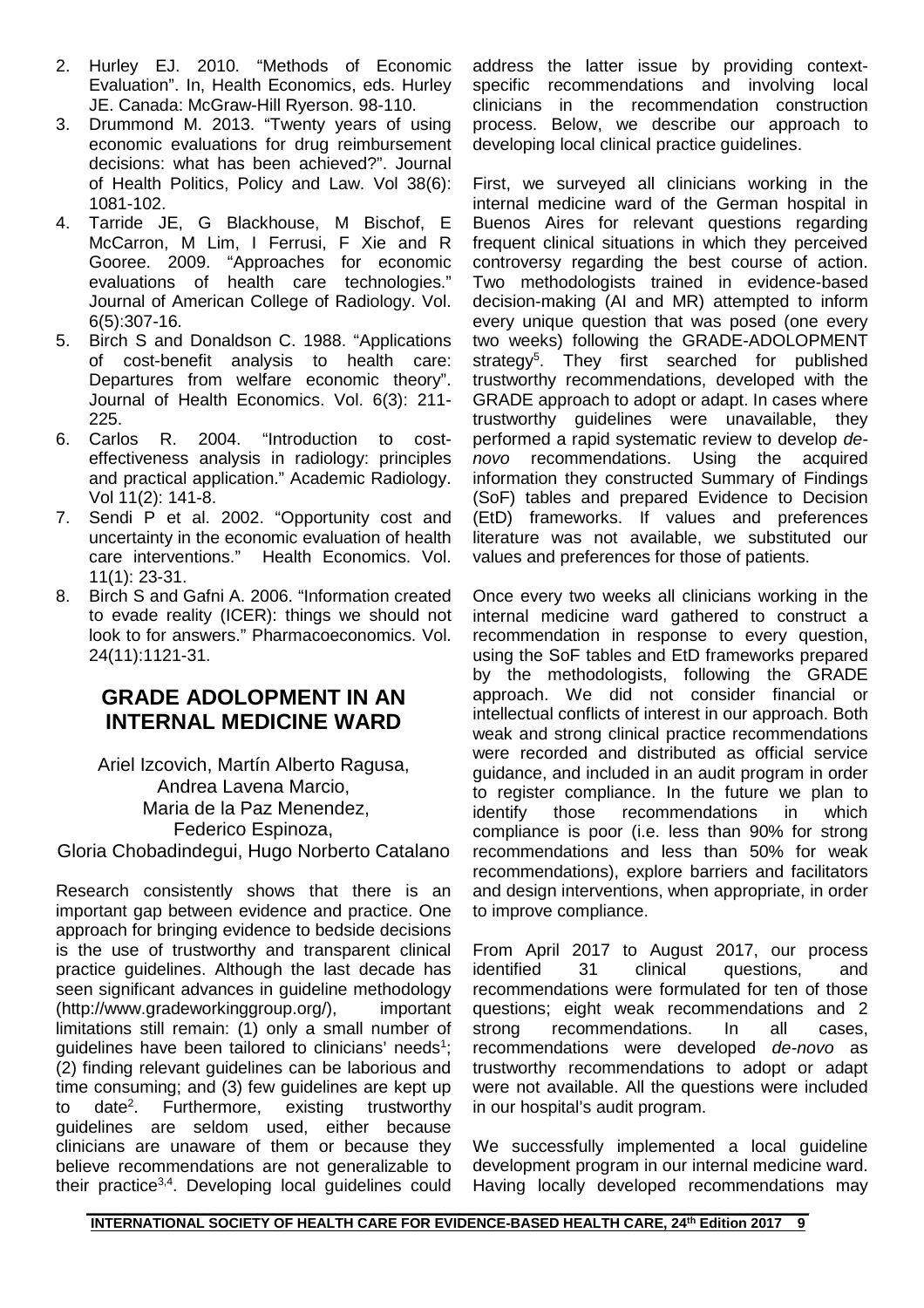lead to improvement in the quality of care that the service can offer, strengthening the implementation of those interventions that have proved beneficial and amending those that have not.

### **References**

- 1. Alonso-Coello P, Irfan A, Solà I, et al. The quality of clinical practice guidelines over the last two decades: a systematic review of guideline appraisal studies. Qual Saf Health Care. 2010;19:e58
- 2. Martínez García L, Sanabria AJ, García Alvarez E, et al. The Validity of Recommendations from Clinical Guidelines: A Survival Analysis. Canadian Medical Association Journal 2014; 186:1211–19
- 3. [Francke AL,](https://www.ncbi.nlm.nih.gov/pubmed/?term=Francke%20AL%5BAuthor%5D&cauthor=true&cauthor_uid=18789150) [Smit MC,](https://www.ncbi.nlm.nih.gov/pubmed/?term=Smit%20MC%5BAuthor%5D&cauthor=true&cauthor_uid=18789150) [de Veer AJ,](https://www.ncbi.nlm.nih.gov/pubmed/?term=de%20Veer%20AJ%5BAuthor%5D&cauthor=true&cauthor_uid=18789150) [Mistiaen P.](https://www.ncbi.nlm.nih.gov/pubmed/?term=Mistiaen%20P%5BAuthor%5D&cauthor=true&cauthor_uid=18789150) Factors influencing the implementation of clinical guidelines for health care professionals: a systematic meta-review. [BMC Med Inform](https://www.ncbi.nlm.nih.gov/pubmed/?term=Factors+influencing+the+implementation+of+clinical+guidelines+for+health+care+professionals%3A+A+systematic+meta-review)  [Decis Mak.](https://www.ncbi.nlm.nih.gov/pubmed/?term=Factors+influencing+the+implementation+of+clinical+guidelines+for+health+care+professionals%3A+A+systematic+meta-review) 2008 Sep 12;8:38.
- 4. [Lugtenberg M,](https://www.ncbi.nlm.nih.gov/pubmed/?term=Lugtenberg%20M%5BAuthor%5D&cauthor=true&cauthor_uid=19674440) [Zegers-van Schaick JM,](https://www.ncbi.nlm.nih.gov/pubmed/?term=Zegers-van%20Schaick%20JM%5BAuthor%5D&cauthor=true&cauthor_uid=19674440) [Westert](https://www.ncbi.nlm.nih.gov/pubmed/?term=Westert%20GP%5BAuthor%5D&cauthor=true&cauthor_uid=19674440)  [GP,](https://www.ncbi.nlm.nih.gov/pubmed/?term=Westert%20GP%5BAuthor%5D&cauthor=true&cauthor_uid=19674440) [Burgers JS.](https://www.ncbi.nlm.nih.gov/pubmed/?term=Burgers%20JS%5BAuthor%5D&cauthor=true&cauthor_uid=19674440) Why don't physicians adhere to guideline recommendations in practice? An analysis of barriersamong Dutch general practitioners. [Implement Sci.](https://www.ncbi.nlm.nih.gov/pubmed/?term=Why+don%27t+physicians+adhere+to+guideline+recommendations+in+practice%3F+An+analysis+of+barriers+among+Dutch+general+practitioners) 2009 Aug 12;4:54.
- 5. Schünemann HJ, Wiercioch W, Brozek J, et.al.<br>GRADE Evidence to Decision (EtD) Evidence to Decision (EtD) frameworks for adoption, adaptation, and de<br>novo development of trustworthy novo development recommendations: GRADE-ADOLOPMENT. J Clin Epidemiol. 2017 Jan;81:101-110

# **EVIDENCE-BASED IMPLEMENTATION OF CLINICAL DECISION SUPPORT SYSTEMS IN ELECTRONIC MEDICAL RECORDS: HOW MUCH HAS THE FIELD ADVANCED?**

### Jeydith Gutierrez, Ethan Kuperman, Maia Hightower

The quality of healthcare in industrialized countries is suboptimal, and preventable medical errors are among the leading causes of death in the United States. Additionally, clinical care has failed to keep pace with advances in medical knowledge. Incorporation of new evidence into clinical practice is slow and inconsistent.

Electronic health records (EHRs) and electronic ordering systems may decrease preventable medical errors and facilitate the uptake of evidencebased guidelines into routine patient care. Clinical Decision Support Systems (CDSS) provide clinician, staff or patients with relevant information (patientspecific or population-specific) at appropriate times, aimed at improving health and healthcare.<sup>1</sup> Computerised decision support tools improve process metrics (decreased medication errors, increased preventive care and adherence to guidelines), but the effects on patient outcomes are less clear. Furthermore, there are barriers to implementing CDSS, including lack of knowledge sharing, low physician engagement, alert fatigue, disruption of the workflow, failure to pilot-test systems, and inability to measure outcomes.

We reviewed the literature to help inform a framework for successfully evaluating and refining CDSS at our institution (The University of Iowa, IA, USA). We found that, despite differences in processes and local culture at each institution, some basic principles for CDSS can be broadly applied.

In the past decade, developers have moved to standardize and share methods and best-practices for successful CDSS adoption across health-care systems. A 2006 American Medical Informatics Association roadmap included a goal of CDSS adoption throughout the United States.<sup>2</sup> Since then, new legislation and financial incentives, including "meaningful use," have advanced uptake. The GuideLines into DEcision Support (GLIDES) project translated paediatric asthma and obesity guidelines into computer-readable language. Nevertheless, vague and inconsistent language in clinical guidelines represents a barrier to CDSS developers. The Clinical Decision Support Consortium (CDSC) and the Center for the Education and Research on Therapeutics (CERT) have developed CDSS repositories to promote collaboration, evaluation and knowledge-sharing across institutions. This evidence has been consolidated into guides that focus on three important themes<sup>3</sup>:

- 1) Organizational structure and support: Successful CDSS require support across institutional levels, including administrative leadership and clinical champions, to establish goals that align with organizational priorities.
- 2) Use evidence-based CDSS: The design should incorporate the 5 rights concepts (the right information, to the right people, via the right channels, in the right format and at the right time). This can only be achieved by a comprehensive analysis of the workflow. Additionally, CDSS that promote action rather than inaction and those that request a justification for not following advice are more successful.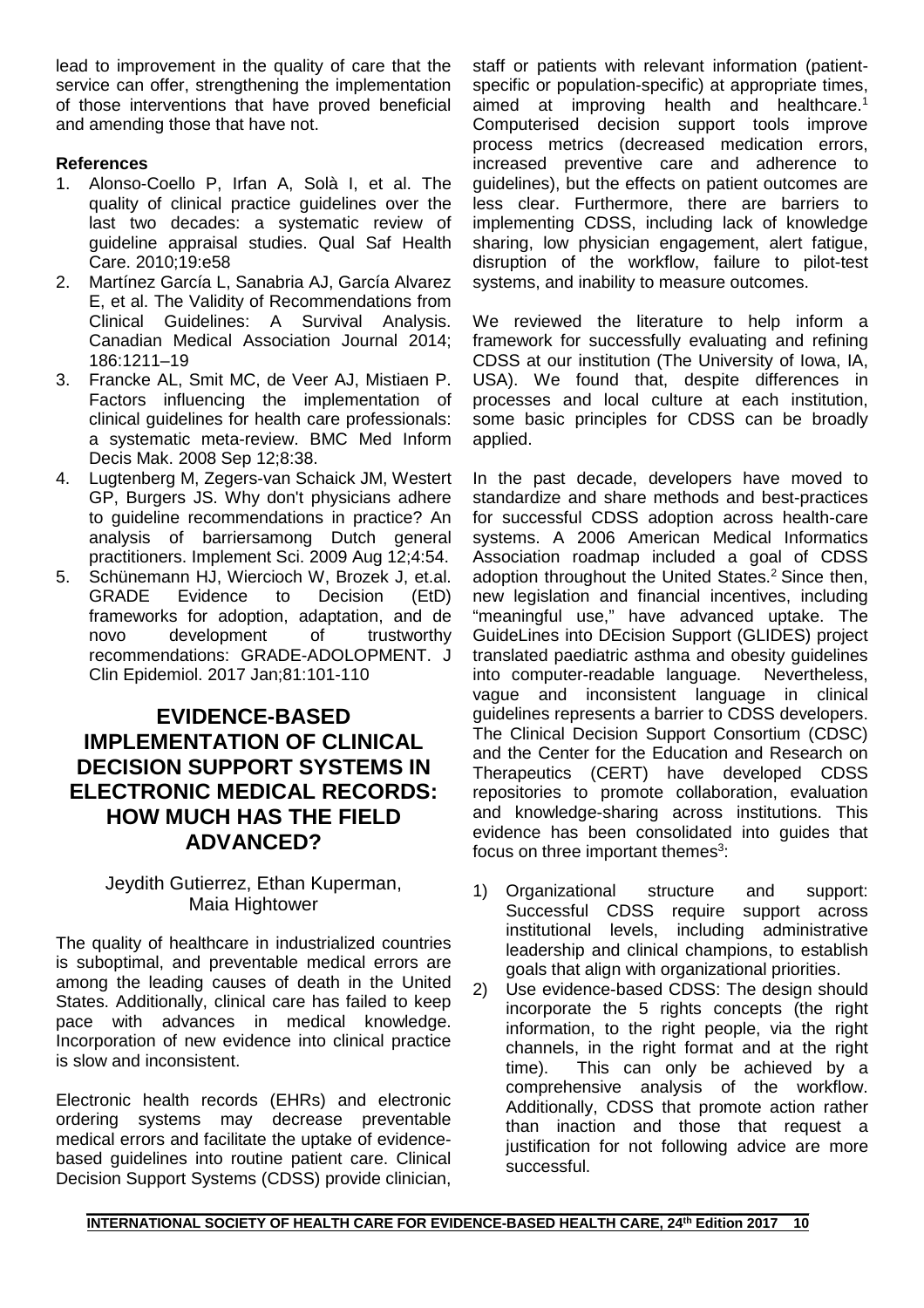3) Deployment, evaluation and refinement of CDSS: Appropriate deployment with end-user training and pilot testing to identify problems early-on is important. In addition, periodic evaluations after CDSS deployment can ensure they remain up-to-date and relevant to practice.

Evidence-based CDSS are still in their infancy. Knowledge-sharing, central standardization of language in clinical practice guidelines will help advance the field.

# **References**<br>1. Lyman

- Lyman JA, Cohn WF, Bloomrosen M, Detmer DE. Clinical decision support: progress and opportunities. Journal of the American Medical Informatics Association : JAMIA 2010;17(5):487-92.
- 2. Osheroff JA, Teich JM, Middleton B, Steen EB, Wright A, Detmer DE. A roadmap for national action on clinical decision support. Journal of the American medical informatics association. 2007;14(2):141-5.
- 3. Osheroff JA. Improving outcomes with clinical decision support: an implementer's guide: Himss; 2012.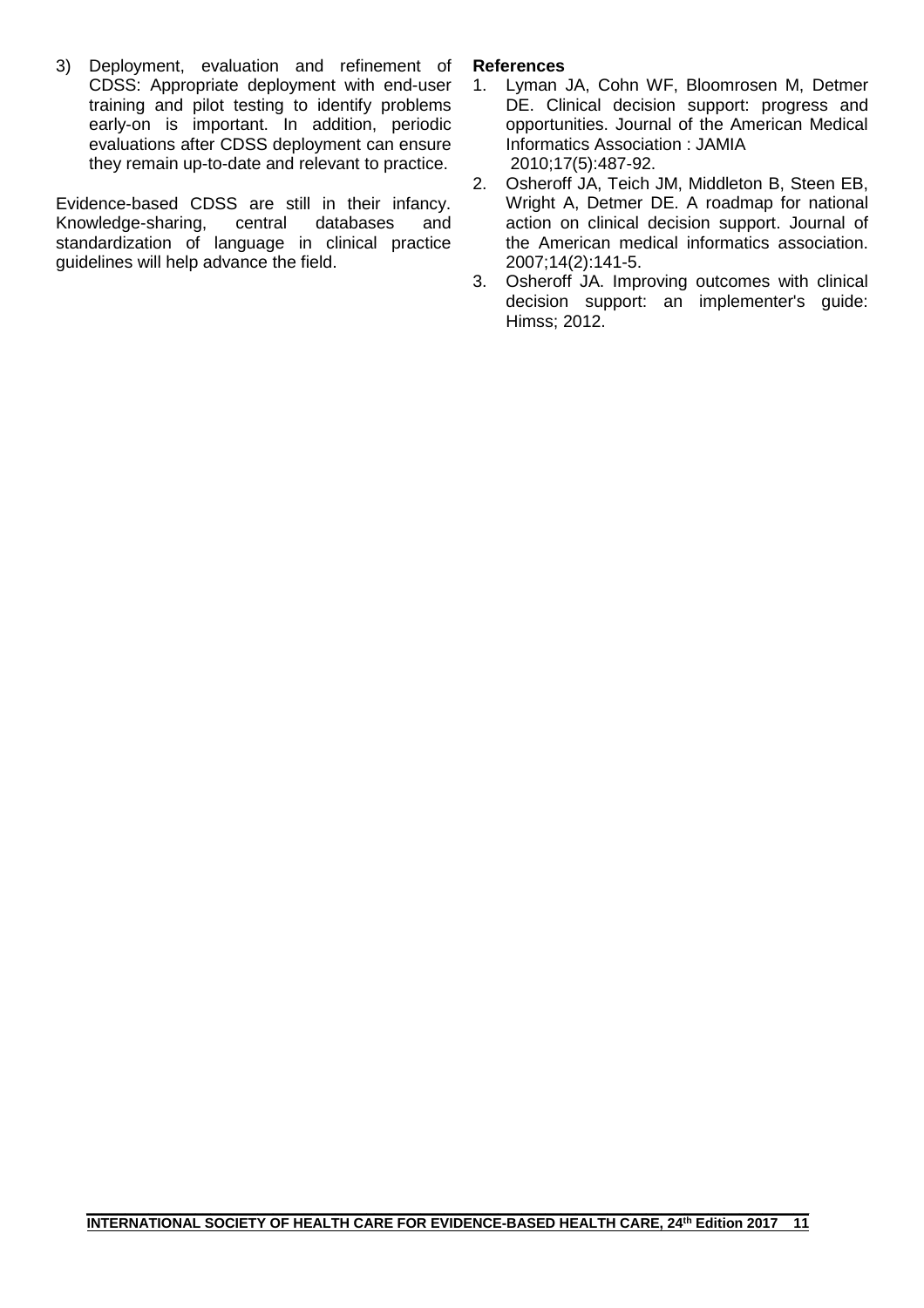# **SOURCE Evidence-Based Surgery Program Update**

## Achilles Thoma, Jessica Murphy

The Surgical Outcomes Research Centre (SOURCE, McMaster University) Evidence-based Surgery (EBS) Working group continues to develop its "Users' Guides to the Surgical Literature" article series, published in the Canadian Journal of Surgery (CJS). Each article is prefaced with a surgical scenario, and the series is intended to educate surgeons, surgical fellows and residents on how to find, appraise and incorporate evidence from the peer-reviewed literature into surgical practice.

To date there are 19 published Users' Guides in the CJS, all structured similar to the JAMA medical series, but specifically written with surgeons in mind. The EBS articles use clinical scenarios and content that are relevant to surgeons and are therefore easier to understand, and more applicable to their practices.

Currently, the SOURCE committee has a number of manuscripts within the Users' Guide article series which are in process and pending publication including:

- How to Assess an Article about Pilot Studies
- How to Assess an Article about Qualitative Studies
- How to Assess an Article about Non-Inferiority Trials

Our most recent publication was: A Users' Guide to the Surgical Literature: How to Assess an Article Using Surrogate Outcomes<sup>1</sup>

### **EBS Workshops for McMaster Surgery Faculty-** *Hamilton, ON, Canada*

The SOURCE Committee will hold their annual interactive EBS Workshop on February 28<sup>th</sup> 2018. This workshop is free of charge, and offers attendees a lecture-style introduction, followed by small-group learning opportunities. These tutorial groups are led by surgeons and staff of McMaster University who are extensively trained in health research methodology. Past tutors have included: Dr. Achilles Thoma, Dr. Luis Braga, Dr. Michelle Ghert, Dr. Sheila Sprague and Dr. Forough Farrokhyar. This year's topic will be Power and Sample Size Calculation. The 2017 workshop, which focused on harm in surgery, had over 25 surgeons, residents and research staff registered. The SOURCE committee received very positive reviews of the Workshop, with all attendees reporting they found the meeting incredibly informative and beneficial to their understanding of the research process.

Look for advertisements of the up-coming SOURCE workshop shortly. If you are interested in attending our 2018 Workshop please contact Jessica Murphy at [murphj11@mcmaster.ca](mailto:murphj11@mcmaster.ca)

1. Gallo L, Eskicioglu C, Braga LH, Farrokhyar F, Thoma A. Users' guide to the surgical literature: how to assess an article using surrogate outcomes. *Can J Surg;*60(4): 280-287. 2017 August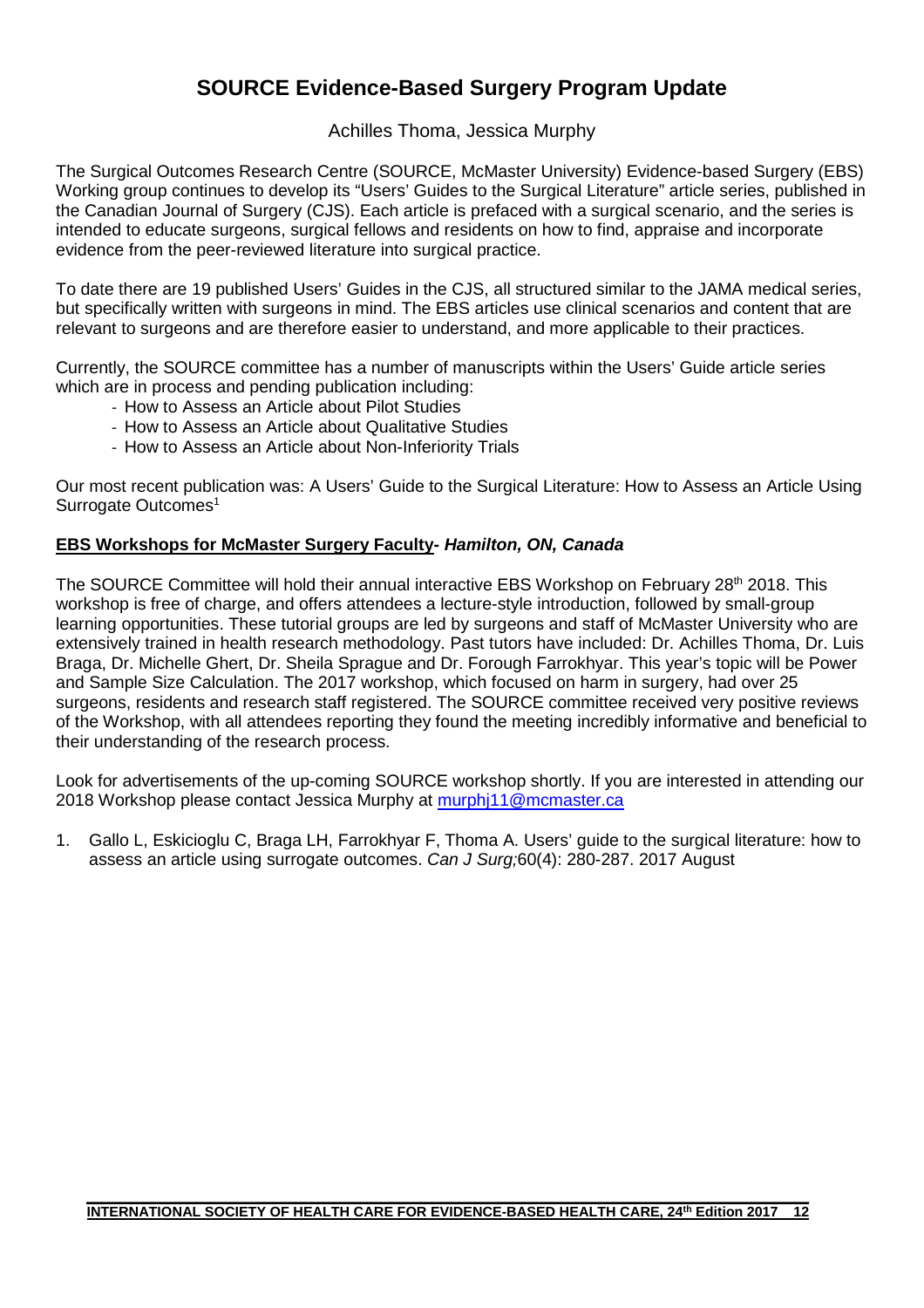# **McMaster EVIDENCE-BASED Clinical Practice Workshops**



**McMaster Evidence-Based Clinical Practice Workshops** 

**Come to McMaster, the birthplace of evidence- based health-care, to join in one of two closely related workshops.**

**The first caters to clinicians who wish to improve their clinical practice through enhanced skills in reading, interpreting, and applying the medical literature.**

**The second is designed for clinician educators interested in enhancing their skills for teaching the principles of evidence-based practice to others.**

**Both workshops are tailored to faculty and community internists, hospitalists, and senior and incoming chief residents.**

*To experience theBESTinEVIDENCE-BASED Health Care Education at McMaster University* Monday, June 4th — Friday, June 8th, 2018

#### **WHAT IS EVIDENCE-BASED CLINICAL PRACTICE / EVIDENCE-BASED MEDICINE?**

Evidence-based clinical practice (EBCP) is an approach to health-care practice that explicitly acknowledges the evidence that bears on each patient management decision, the strength of that evidence, the benefits and risk of alternative management strategies, and the role of patients' values and preferences in trading off those benefits and risks.

#### **WHY ARE EVIDENCE AND VALUES OR PREFERENCES IMPORTANT?**

Clinicians are confronted daily with questions about the interpretation of diagnostic tests,the harm associated with exposure to an agent, the prognosis of a disease in a specific patient, the effectiveness of a preventive or therapeutic intervention, and the relative costs and benefits associated with these decisions. Both clinicians and policy makers need to know whether the conclusions of a primary study or a systematic review are valid, and whether recommendations in clinical practice guidelines are sound.

Members of the Department of Health Research Methods Evidence and Impact at McMaster University, in collaboration with other colleagues

in both medicine and in clinical epidemiology, have developed a set of common sense strategies to assist in the critical appraisal of evidence. They have also developed approaches to<br>explicitly considering values and explicitly considering values and preferences in clinical decisionmaking, thereby encouraging the practice of EBCP.

#### **WORKSHOP OBJECTIVES**

**Both streams**: To help participants advance their skills in critically appraising the literature, and their skills in acknowledging and incorporating values and preferences in clinical decision making.

**Improve your practice stream**: To acquire an understanding of common epidemiological concepts (e.g. interpreting hazard ratios, confidence intervals, critical appraisals of a systematic review) and advance their skills in using the literature for quality assurance, improving practice, and judging comparative effectiveness of health care interventions.

**Teaching stream**: To help participants learn how to teach EBCP using a variety of educational models in different settings, with different types of learners.

#### **WORKSHOP FORMAT**

The workshop is offered as a one-week intensive course.

Participants will be learning in interactive small groups led by clinical epidemiologists and

McMasterEvidence-Based Clinical Practice Workshops | **June 4-8 2018** | [http://ebm.mcmaster.ca](http://ebm.mcmaster.ca/) CONTINUING HEALTH SCIENCES EDUCATION PROGRAM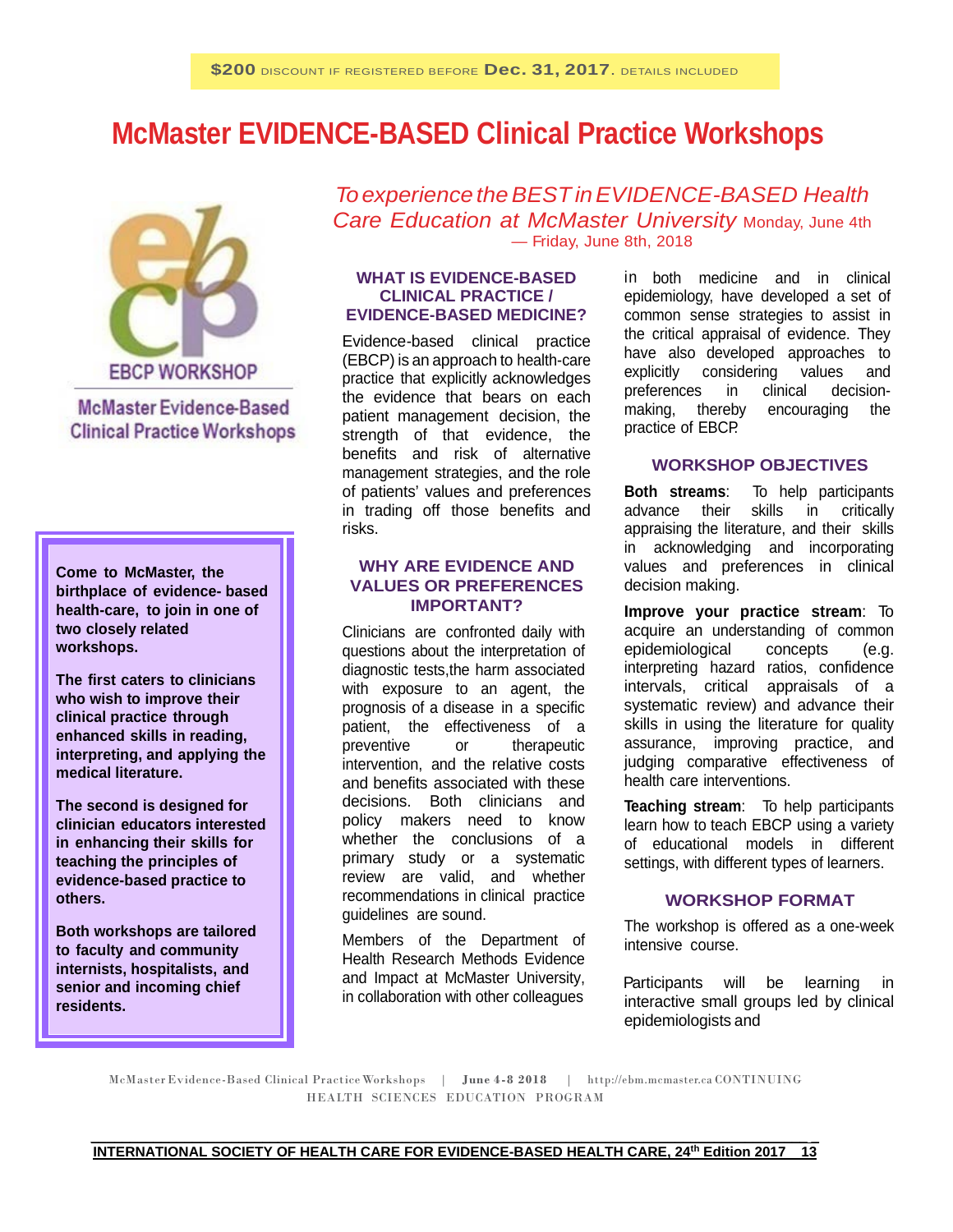practitioners from McMaster and other institutions. The workshop will consist of small and large group sessions, individual study time and, for the teaching stream, opportunities for workshop participants to lead teaching sessions using their own ideas, materials, and reflecting their own experiences.

#### **WORKSHOP MATERIALS**

Prior to and at the workshop, participants will have access on-line to educational materials

that include literature on critical appraisal and EBCP, the small group learning format, a set of clinical problems, JAMA evidence, and a variety of other EBCP aids.

#### **WHY COME TO MCMASTER UNIVERSITY?**

McMaster University is not only the birthplace of evidence-based medicine, and has produced the definitive evidence-based health care texts. We also continue to lead the world in innovation and advances in EBHC practice and teaching. McMaster's workshop, running for more than 25 years, has provided the model for EBHC workshops throughout the world. over this time, we have developed a cadre of the best<br>EBHC educators in North educators in North America who return to the workshop year after year because of the intensely stimulating and educational environment. Come to experience the best in EBHC education!

#### **TRAVEL, FACILITIES AND ACCOMMODATION**

The workshop will be held at McMaster University. Upon confirmation of a definite placement in the workshop, you will receive a formal letter, access to the website and background and introductory materials will be provided with general information regarding specifics of the workshop, accommodation and travel.

#### **TRAVEL AND ACCOMMODATION ARRANGEMENTS ARE THE RESPONSIBILITY OF THE REGISTRANT.**

Modest accommodation is available on campus. Other accommodations are available in city hotels, 10-30 minutes away by foot, bus or car.

#### **REGISTRATION FEES**

#### **\$200** DISCOUNT IF REGISTERED BEFORE **D**ec **31, 2017**

| <b>REGISTRATION FEES</b>                  | <b>Canadian \$</b> |                               |
|-------------------------------------------|--------------------|-------------------------------|
| One member from an institution            | \$2800             | PLUS 13% Harmonized Sales Tax |
| Two members from an institution           | \$2500 each        | PLUS 13% Harmonized Sales Tax |
| Three or more members from an institution | \$2200 each        | PLUS 13% Harmonized Sales Tax |

PLUS 13% Harmonized Sales Tax (HST # R119-035-988). Tuition includes all workshop materials, photocopying services, access to computer literature searching and dinner on the first and last evenings.

### **REGISTRATION ON-LINE AT:**

**[http://ebm.mcmaster.ca/registration\\_online.htm](http://ebm.mcmaster.ca/registration_online.htm)**

Please reference your registration number on all correspondence.

#### **NOTE: CREDIT CARD PAYMENT IS NOT ACCEPTED.**

Please complete and return the application form with the registration fee, **(cheque Only)** payable to MCMASTER UNIVERSITY, and send it to:

**Regular Mail** Laurel Grainger EBCP Workshop Registrar McMaster **University** 1280 Main Street West Room: HSC 2C12 Hamilton, ON L8S 4K1 Canada

### **Courier**

Laurel Grainger EBCP Workshop Registrar McMaster University 1200 Main Street West Room: HSC 2C12 Hamilton,ON L8N 3Z5 Canada

#### **PLEASE DIR ECT ANY INQUIRIES TO:**

Gail Clark EBCP Workshop Coordinator E-mail: clarkg@mcmaster.ca Telephone: 905.525.9140 X 22900

Or

Laurel Grainger EBCP Workshop Registrar E-mail: graing@mcmaster.ca Telephone: 905.525.9140 X 23162

McMasterEvidence-Based Clinical Practice Workshops |**June 4-8 2018** | [http://ebm.mcmaster.ca](http://ebm.mcmaster.ca/) CONTINUING HEALTH SCIENCES EDUCATION PROGRAM

#### \_\_\_\_\_\_\_\_\_\_\_\_\_\_\_\_\_\_\_\_\_\_\_\_\_\_\_\_\_\_\_\_\_\_\_\_\_\_\_\_\_\_\_\_\_\_\_\_\_\_\_\_\_\_\_\_\_\_\_\_\_\_\_\_\_\_\_\_\_\_\_\_\_\_\_\_\_\_\_\_\_\_\_\_\_\_\_\_\_\_\_\_ \_ **INTERNATIONAL SOCIETY OF HEALTH CARE FOR EVIDENCE-BASED HEALTH CARE, 24th Edition 2017 14**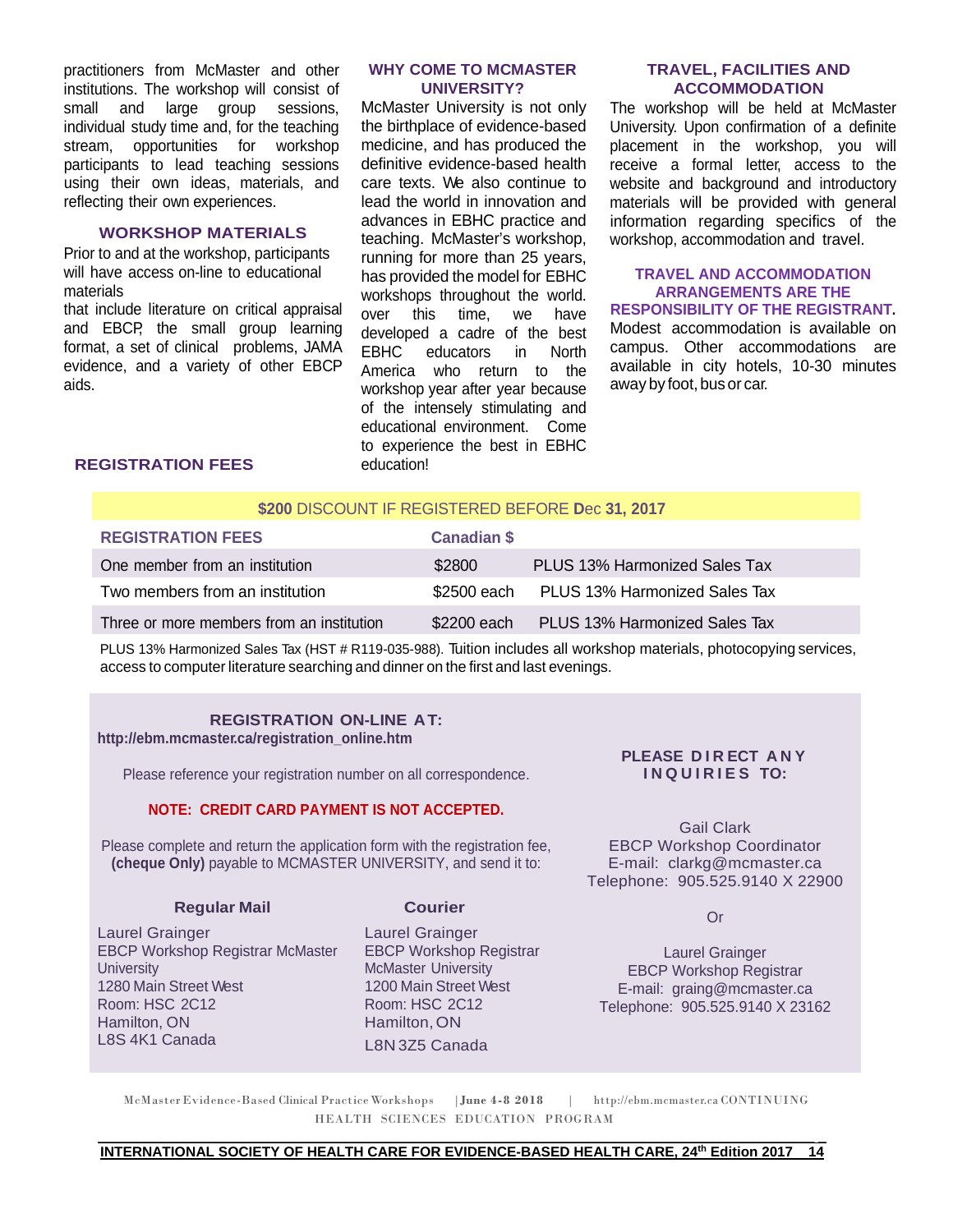### **GUEST CONTRIBUTORS**

**Fariba Aghajafari [fariba.aghajafari@ucalgary.ca](mailto:fariba.aghajafari@ucalgary.ca)**

> **Sam Berkman sberkman@ucla.edu**

**Maria Elisa Cabanelas Pazos mepazos@amil.com.br**

**Hugo N. Catalano hugoncatalano@gmail.com**

**Gloria Chobadindegui [glochobadindefui@gmail.com](mailto:glochobadindefui@gmail.com)**

**Maria de la Paz Menendez [pachimen@gmail.com](mailto:pachimen@gmail.com)**

**Federico Espinosa [f.espinosa19@gmail.com](mailto:f.espinosa19@gmail.com)**

**Gustavo Gusso [ggusso@amil.com.br](mailto:ggusso@amil.com.br)**

**Jeydith Gutierrez [jeydith-gutierrezperez@uiowa.edu](mailto:jeydith-gutierrezperez@uiowa.edu)**

**Maia Hightower [maia-hightower@uiowa.edu](mailto:maia-hightower@uiowa.edu)**

**Ariel Izcovich ariel.izcovich@gmail.com**

**Ethan Kuperman [ethan-kuperman@uiowa.edu](mailto:ethan-kuperman@uiowa.edu)**

**Eddy Lang [Eddy.Lang@albertahealthservices.ca](mailto:Eddy.Lang@albertahealthservices.ca)**

> **Lauren Longhurst [lauren.longhurst@rcslt.org](mailto:lauren.longhurst@rcslt.org)**

> > **Steven Lott lotts1@mcmaster.ca**

**Andrea Lavena Marcio [andrealavenam@gmail.com](mailto:andrealavenam@gmail.com)**

**Kerry McBrien [kamcbrie@ucalgary.ca](mailto:kamcbrie@ucalgary.ca)**

**Jessica Murphy murphj11@mcmaster.ca**

> **Andy Oxman [oxman@online.no](mailto:oxman@online.no)**

**Martín Alberto Ragusa [martinalbertoragusa@gmail.com](mailto:martinalbertoragusa@gmail.com)**

> **Juan Ignacio Ruiz jiruiz2000@yahoo.com.ar**

**Nigar Sekercioglu [nigars2003@yahoo.com](mailto:nigars2003@yahoo.com)**

**Laura Julieta Sorrentino [sorrentinolau@gmail.com](mailto:sorrentinolau@gmail.com)**

**Achilles Thoma athoma@mcmaster.ca**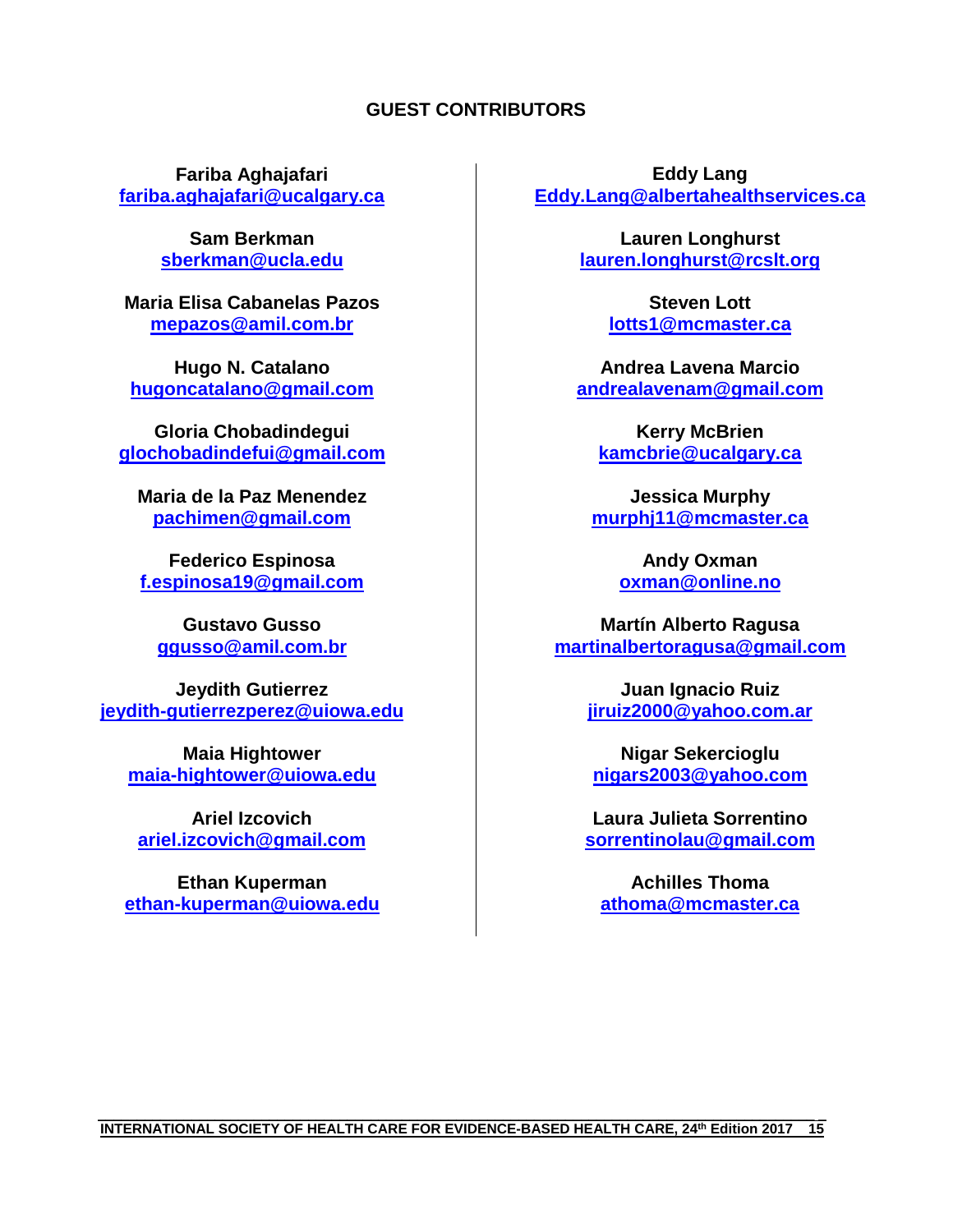# **EDITORS**

#### *Jason Busse*

Assistant Professor, Dept of Anesthesia McMaster University, Faculty of Health Sciences Clinical Epidemiology & Biostatistics 1280 Main Street West, HSC-2U1 Hamilton, ON L8S 4K1 Canada **[bussejw@mcmaster.ca](mailto:bussejw@mcmaster.ca)**

### *Paul Glasziou*

Professor of Evidence-Based Medicine Director of the Centre for Research in Evidence-Based Health Care, Bond University Queensland, Australia 4229 **pglaszi[o@bond.edu.au](mailto:Paul_Glasziou@bond.edu.au)**

#### *Gordon Guyatt*

Distinguished Professor, Clinical Epidemiology & Biostatistics McMaster University, Faculty of Health Sciences Clinical Epidemiology & Biostatistics 1280 Main Street West, HSC-2C12 Hamilton, ON L8S 4K1 Canada **[guyatt@mcmaster.ca](mailto:guyatt@mcmaster.ca)**

# **EDITORIAL ASSISTANT**

#### *Jennifer Ayres*

McMaster University, Faculty of Health Sciences Clinical Epidemiology & Biostatistics 1280 Main Street West, HSC-2C9 Hamilton, ON L8S 4K1 Canada **[ayres@mcmaster.ca](mailto:ayres@mcmaster.ca)**